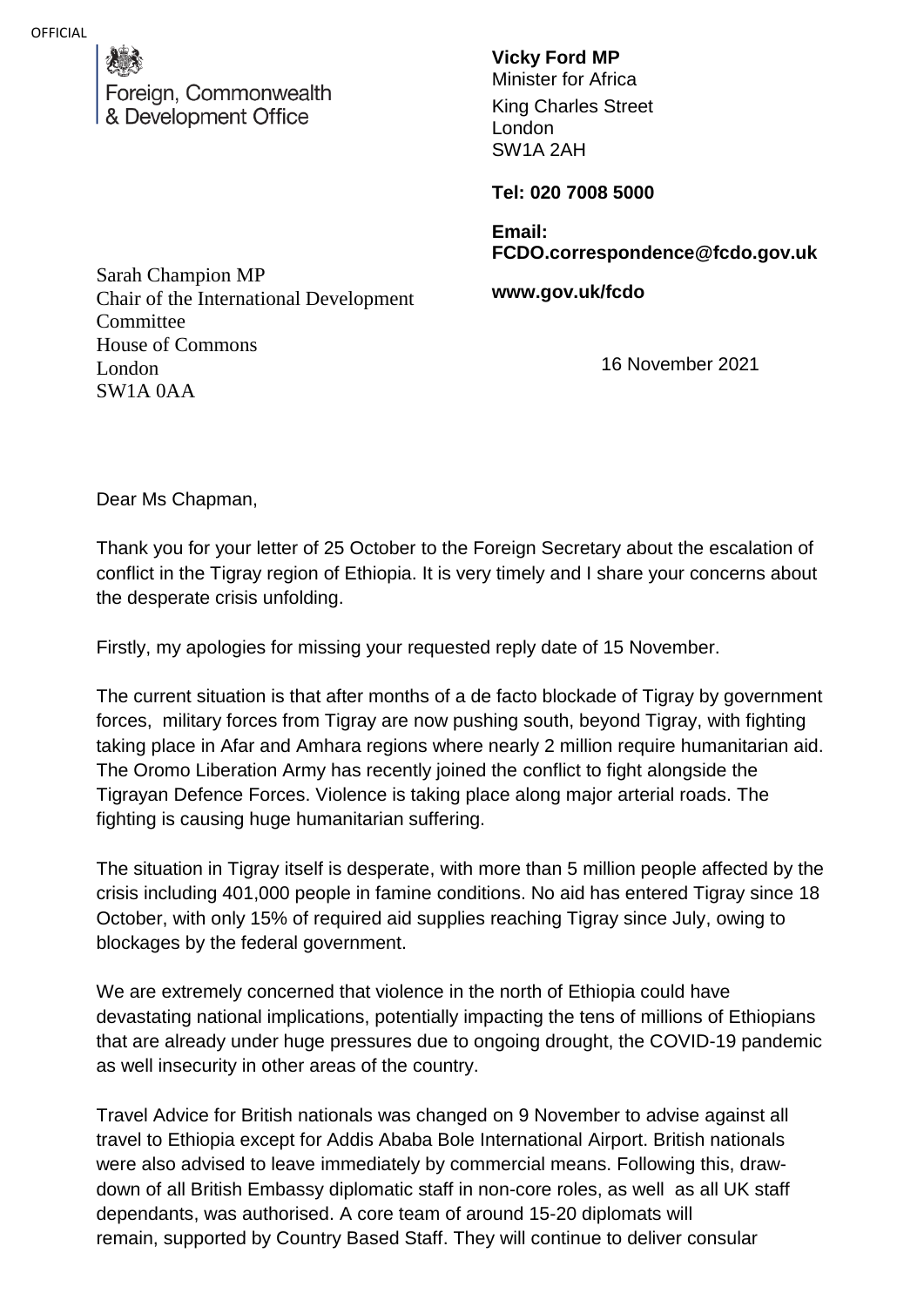support, ensure the security of the Post, and take forward our political and humanitarian objectives.

You asked a number of questions which I address below:

 **How the FCDO is using its diplomatic relationships with partners at both bilateral and multilateral level to work towards a peaceful resolution to the conflict?** 

We have continued to raise the need for a peaceful resolution to the conflict at the UN Security Council, the G7 and the Human Rights Council. The Foreign Secretary discussed Ethiopia with the US, France, Germany, the EU, the Intergovernmental Authority on Development Chair (Sudan) and African Union Special Envoy Obasanjo on 12 October. The Foreign Secretary also spoke to Ethiopian Deputy Prime Minister Demeke on 5 November. I met with the Ethiopian Ambassador in my first week as Minister for Africa. I have also held a number of discussions on Ethiopia, including with AU Envoy Obasanjo on 4 November and the AU Commissioner for Political Affairs, Peace and Security, Bankole Adeoye, on 8 November.

 **What steps the FCDO is taking to ensure independent, transparent and impartial investigation of human rights violations in the region, including an update on the deployment of PSVI experts?** 

We have welcomed the joint investigation report from the Office of the UN High Commissioner for Human Rights and the Ethiopian Human Rights Commission, published on 3 November. We have called for the report's recommendations to be implemented and for those responsible for the horrific human rights abuses identified to be held to account. We will be pressing for further action in the Human Rights Council.

We have carefully reviewed the recommendations for the international community and will action a number of these through our new Human Rights and Peacebuilding programme, which is due to start implementation in the New Year. This will include working with the Danish Institute for Human Rights to help strengthen the Ethiopian Human Rights Commission, including in its investigative capacities. It will also include support to women's rights organisations to provide enhanced services for survivors of gender-based violence. This latter work is being driven by our PSVI expert, who has additionally been providing advice across the FCDO portfolio, and the wider international community, to strengthen our response to conflict-related sexual violence.

## **How the FCDO is embedding early warning mechanisms for atrocities into its work?**

In 2019, we published a paper describing the UK's approach to atrocity prevention. We have continued to publish and circulate training and policy tools for all FCDO staff. This includes guides for desk officers with geographic responsibilities, online training on mass atrocity prevention, peace processes, mediation and conflict prevention and guidance on Joint Analysis of Conflict and Stability (JACS) reviews, updated to include a section on atrocity crimes in 2021.

 **The level of funding allocated through bilateral and multilateral channels to respond to the humanitarian crisis over (i) the past six months and (ii) planned**